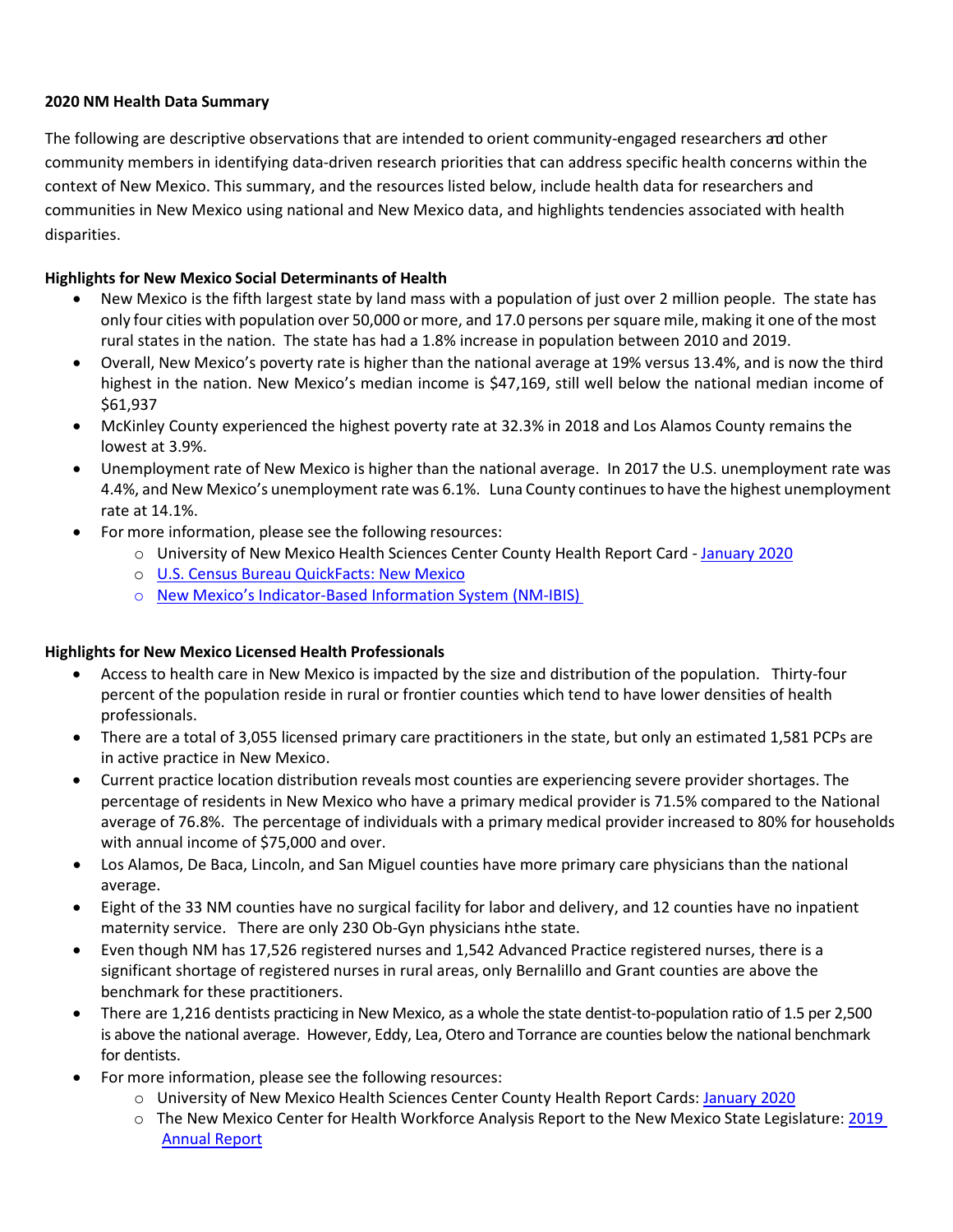## **2020 NM Health Data Summary**

- Los Alamos County ranks first in the county health rankings, which included length of life, quality of life, health behaviors, clinical care and physical environment.
- McKinley County continues to rank last in overall health factors.
- For more information, please see the following resource:
	- o [The Robert Wood Johnson Foundation and the University of Wisconsin Population Health Institute](https://www.countyhealthrankings.org/)

## **Highlights for New Mexico Health Equity**

An understanding of health disparities will help create health equities among NM residents, a state in which the majority belongs to at least one group in a high-risk population.

- Over 60% of New Mexico residents identify as a person of color and/or Native American/Alaskan Native.
- Almost 25% of the population lives in a rural area.
- Almost 16% are living with a disability.
- Over a third (35.4%) of the population speaks a language other than English at home.
- Four percent of adults and 11.6% of high school youth describe themselves at LGBTQ+.
- Since 2010, teen births have declined, but NM continues to have one of the highest teen birth rates in the nation. In 2017, it was 27.6 per 1,000.
- The teen pregnancy rate has declined by 41% since 2012.
- Teen pregnancy rates are higher among Hispanic/Latina females, and are highest in the Southeast region of the state.
- $\bullet$  In 2017, Diabetes was the 6<sup>th</sup> leading cause of death in NM.
- College-educated residents with an annual income of \$50,000 or more have the lowest incidence of diabetes.
- The population on the border region have a higher prevalence of diabetes than non-border residents.
- The teen birth rate is higher in the border region than in the non-border region. Luna County had the highest teen birth rate in the state, at 73.9 per 1,000.
- New Mexico ranked 4<sup>th</sup> in the nation for chlamydia among females ages 15-24. Chlamydia predominantly affects adolescents and young adults.
- In New Mexico Native Americans and African Americans have the highest rates of HIV.
- NM has a lower rate of newly diagnosed HIV infections than the national average.
- For more information, please see the following resources:
	- o [Health Equity in NM 2019](https://www.nmhealth.org/publication/view/report/2045/)

### **Highlights for New Mexico Major Causes of Death**

- Heart disease is the leading cause of death in the state
- Malignant cancer is the 2<sup>nd</sup> most common cause of cancer death in NewMexico.
- Unintentional injuries, chronic lower respiratory disease, and stroke are the 3<sup>rd</sup>, 4<sup>th</sup>, and 5<sup>th</sup> leading causes of death respectively.
- New Mexico's drug overdose death rate has been one of the highest in the nation for most of the last two decades.
- Prescription drugs were the cause of 38% of drug overdose deaths, with men having a rate twice that of women
- The highest drug overdose rate occurred in Rio Arriba County, while the highest number of deaths occurred in Bernalillo County
- Infant mortality was higher than the national average with 6.3 deaths per 1,000 births.
- For more information, please see the following resources:
	- o [Health Equity in NM 2019](https://www.nmhealth.org/publication/view/report/2045/)
	- o [New Mexico's Indicator-Based Information System \(NM-IBIS\)](https://ibis.health.state.nm.us/topic/healthoutcomes/LeadingCausesDeath.html)

### **Obesity has been identified as a super-priority for the New Mexico Department of Health**

• Obesity rates for youth in New Mexico were higher than the national average in 2017. 15.3% of NM youth were